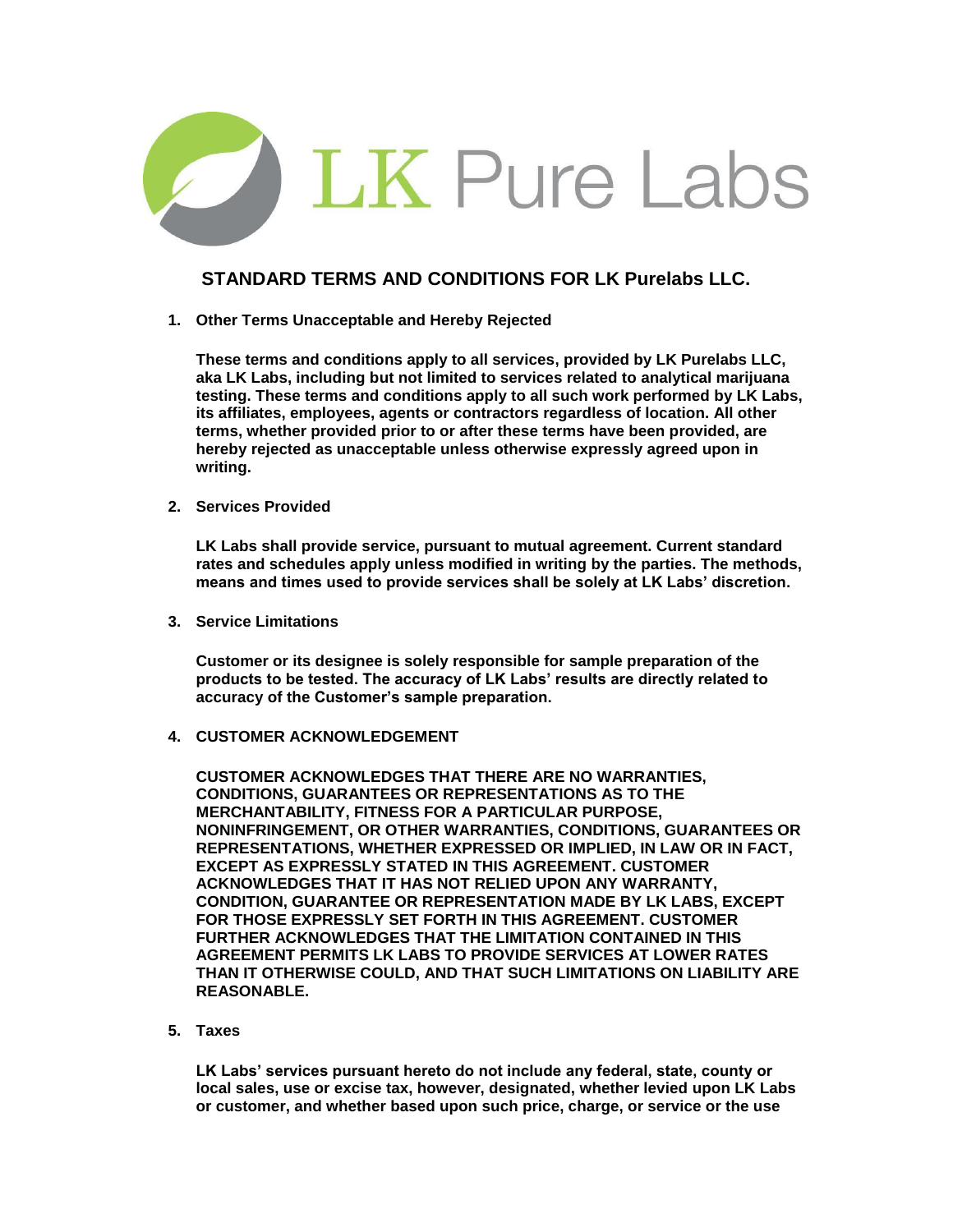**thereof or this agreement. Any such taxes and interest thereon required to be paid by LK Labs shall be added to customer's invoice.** 

**6. Miscellaneous Provisions** 

**No action arising out of any claimed breach of this agreement or arising out of transactions or services thereunder, may be brought by either party more than one (1) year after the services that are the subject of the action have been performed. If not further limited by this Section 7, LK Labs' liability for claims, losses, damages or injury arising out of any breach of this agreement or provision of service by LK Labs shall not exceed a refund of the amount paid by customer to LK Labs for the services rendered hereunder. Customer's right to damages in such amount shall be in lieu of all other remedies which customer may have against LK Labs, its parent company, affiliates, directors, officers, shareholders, employees, and agents.** 

**7. Applicable Law** 

**This agreement shall be governed by the substantive laws of the State of Illinois.** 

**8. Assignability** 

**This agreement may not be assigned by customer without the prior, written consent of LK Labs. LK Labs may assign this agreement upon written notice to customer. LK Labs may render services hereunder by use of independent contractors.** 

**9. Merger/Amendments/Waivers** 

**This agreement and its schedules and attachments contain the sole and entire agreement between LK Labs and its customer with regard to transactions hereunder and supersede all prior written or oral understandings as to this subject matter. No modification or amendment of this agreement shall be valid unless in writing and properly executed by LK Labs and customer. Any waivers by LK Labs of any of the terms hereof must be in writing. No waiver by LK Labs of any defaults or breaches by customer shall waive any future default or breach, whether alike or different in character.** 

**10. Headings** 

**Section and paragraph heading are for convenience only and do not modify or amend the express provisions of this agreement.** 

**11. Confidentiality** 

**Each party will treat confidentially all proprietary and confidential information of the business operations of the other party acquired by reason of or in connection with the provision of services hereunder.** 

**12. Excused Performance** 

**Neither party shall be deemed to be in breach of any provision hereof or be liable for any delay, failure in performance or interruption of service resulting directly or**